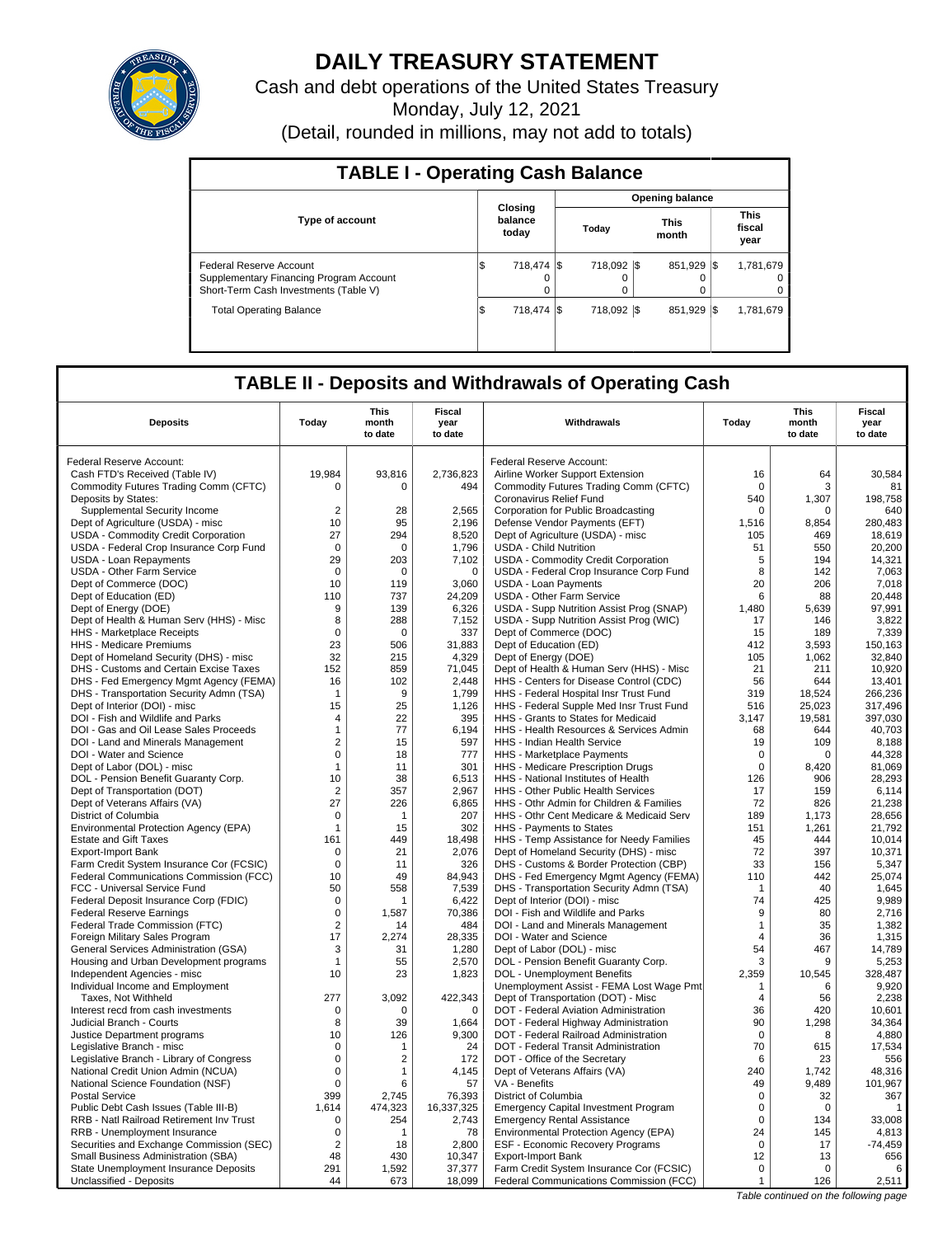## Monday, July 12, 2021

## **TABLE II cont. - Deposits and Withdrawals of Operating Cash**

| <b>Deposits</b>                                                        | Today                     | <b>This</b><br>month<br>to date | <b>Fiscal</b><br>year<br>to date | Withdrawals                                                                 | Today                          | <b>This</b><br>month<br>to date | <b>Fiscal</b><br>year<br>to date |  |  |  |
|------------------------------------------------------------------------|---------------------------|---------------------------------|----------------------------------|-----------------------------------------------------------------------------|--------------------------------|---------------------------------|----------------------------------|--|--|--|
| Other Deposits:                                                        |                           |                                 |                                  | FCC - Universal Service Fund                                                | 45                             | 85                              | 6.670                            |  |  |  |
| Defense Finance & Accounting Service                                   | 90                        | 207                             | 4,619                            | Federal Deposit Insurance Corp (FDIC)                                       | $\Omega$                       | 28                              | 769                              |  |  |  |
| Federal Employees Insurance Receipt                                    | 74                        | 87                              | 3,120                            | Federal Employees Insurance Payments                                        | 289                            | 2,839                           | 69,248                           |  |  |  |
| Federal Housing Admin: Note Sales                                      | 64                        | 1,081                           | 16,882                           | Federal Salaries (EFT)                                                      | 1,644                          | 7,288                           | 163,561                          |  |  |  |
| Thrift Savings Plan Transfer                                           | 56                        | 335                             | 37,113                           | Federal Trade Commission (FTC)                                              | 8                              | 9                               | 441                              |  |  |  |
|                                                                        |                           |                                 |                                  | General Services Administration (GSA)                                       | 61                             | 1,006                           | 21,040                           |  |  |  |
|                                                                        |                           |                                 |                                  | Housing and Urban Development programs                                      | 102                            | 4,279                           | 58,101                           |  |  |  |
|                                                                        |                           |                                 |                                  | Independent Agencies - misc                                                 | 19                             | 121                             | 3.010                            |  |  |  |
|                                                                        |                           |                                 |                                  | Interest on Treasury Securities                                             | $\Omega$                       | 132                             | 220.747                          |  |  |  |
|                                                                        |                           |                                 |                                  | IRS - Economic Impact Payments (EFT)                                        | 3                              | 413                             | 440.744                          |  |  |  |
|                                                                        |                           |                                 |                                  | IRS Tax Refunds Business (EFT)                                              | 87                             | 877                             | 24,627                           |  |  |  |
|                                                                        |                           |                                 |                                  | IRS Tax Refunds Individual (EFT)                                            | 404                            | 3,068                           | 305,759                          |  |  |  |
|                                                                        |                           |                                 |                                  | Judicial Branch - Courts                                                    | 6                              | 50                              | 1,397                            |  |  |  |
|                                                                        |                           |                                 |                                  | Justice Department programs                                                 | 56                             | 565                             | 16,323                           |  |  |  |
|                                                                        |                           |                                 |                                  | Legislative Branch - misc                                                   | $\mathbf{1}$                   | 34                              | 990                              |  |  |  |
|                                                                        |                           |                                 |                                  | Legislative Branch - Library of Congress                                    | $\mathbf{1}$                   | 9                               | 624                              |  |  |  |
|                                                                        |                           |                                 |                                  | <b>NASA</b>                                                                 | 69                             | 643                             | 15,698                           |  |  |  |
|                                                                        |                           |                                 |                                  | National Credit Union Admin (NCUA)                                          | 1                              | 2                               | 1,841                            |  |  |  |
|                                                                        |                           |                                 |                                  | National Science Foundation (NSF)                                           | 32                             | 283                             | 5.057                            |  |  |  |
|                                                                        |                           |                                 |                                  | Postal Service Money Orders and Other                                       | 196                            | 1,306                           | 33,703                           |  |  |  |
|                                                                        |                           |                                 |                                  | Public Debt Cash Redemp. (Table III-B)                                      | 1,589                          | 490,717                         | 15,112,420                       |  |  |  |
|                                                                        |                           |                                 |                                  | Railroad Retirement Board (RRB) - misc                                      | $\mathbf{1}$                   | $\mathbf{1}$                    | 38                               |  |  |  |
|                                                                        |                           |                                 |                                  | RRB - Benefit Payments                                                      | 1                              |                                 |                                  |  |  |  |
|                                                                        |                           |                                 |                                  | Securities and Exchange Commission (SEC)                                    |                                | 1,149                           | 11,702<br>903                    |  |  |  |
|                                                                        |                           |                                 |                                  | Small Business Administration (SBA)                                         | 2                              | 17<br>21.096                    | 494.787                          |  |  |  |
|                                                                        |                           |                                 |                                  |                                                                             | 2,022                          |                                 |                                  |  |  |  |
|                                                                        |                           |                                 |                                  | Social Security Benefits (EFT)                                              | 57                             | 22,221                          | 769,498                          |  |  |  |
|                                                                        |                           |                                 |                                  | <b>Transportation Services</b>                                              | $\Omega$                       | $\Omega$                        | $\mathbf 0$                      |  |  |  |
|                                                                        |                           |                                 |                                  | Other Withdrawals:                                                          |                                |                                 |                                  |  |  |  |
|                                                                        |                           |                                 |                                  | Agency for Internat'l Development                                           | 59                             | 2,906                           | 17,510                           |  |  |  |
|                                                                        |                           |                                 |                                  | <b>State Department</b>                                                     | 1,096                          | 1,414                           | 13,447                           |  |  |  |
|                                                                        |                           |                                 |                                  | Thrift Savings Plan Transfer                                                | 1,666                          | 5,570                           | 49,885                           |  |  |  |
|                                                                        |                           |                                 |                                  | Unclassified                                                                | 1,510                          | 9,278                           | 311,654                          |  |  |  |
| <b>Total Other Deposits</b><br>Change in Balance of Uncollected        | 285                       | 3.719                           | 67,356                           | Total, Other Withdrawals                                                    | 4,331                          | 38,337                          | 647,245                          |  |  |  |
| Funds                                                                  | 0                         | 0                               | $\mathbf 0$                      |                                                                             |                                |                                 |                                  |  |  |  |
| <b>Transfers from Depositaries</b>                                     | $\Omega$                  | $\Omega$                        | 0                                | <b>Transfers to Depositaries</b>                                            | 0                              | $\mathbf 0$                     | $\mathbf 0$                      |  |  |  |
| <b>Total Federal Reserve Account</b>                                   | 23,705                    | 590,311                         | 20,153,233                       | <b>Total Federal Reserve Account</b>                                        | 23,324                         | 723,766                         | 21,216,439                       |  |  |  |
| Short-Term Cash Investments:<br>Transfers from Federal Reserve Account |                           |                                 |                                  | Short-Term Cash Investments:<br><b>Transfers to Federal Reserve Account</b> |                                |                                 |                                  |  |  |  |
| (Table V)<br>Total Deposits (excluding transfers)                      | $\Omega$<br>23,705<br>\$. | $\Omega$<br>590,311<br>l\$      | $\Omega$<br>\$20,153,233         | (Table V)<br>Total Withdrawals (excluding transfers)                        | $\Omega$<br>$23,324$ \$<br>l\$ | $\Omega$                        | 723,766 \$21,216,439             |  |  |  |
|                                                                        |                           |                                 |                                  |                                                                             |                                |                                 |                                  |  |  |  |
|                                                                        |                           |                                 |                                  | Net Change in Operating Cash Balance                                        | l\$<br>$381$ $\sqrt{5}$        |                                 | $-133,455$ \$ $-1,063,205$       |  |  |  |

| <b>TABLE III-A - Public Debt Transactions</b> |         |                                 |                           |                                       |              |                                 |                           |  |  |  |
|-----------------------------------------------|---------|---------------------------------|---------------------------|---------------------------------------|--------------|---------------------------------|---------------------------|--|--|--|
| <b>Issues</b>                                 | Today   | <b>This</b><br>month<br>to date | Fiscal<br>year<br>to date | <b>Redemptions</b><br>Today           |              | <b>This</b><br>month<br>to date | Fiscal<br>year<br>to date |  |  |  |
| Marketable:                                   |         |                                 |                           | Marketable:                           |              |                                 |                           |  |  |  |
| Bills:                                        |         |                                 |                           | <b>Bills</b>                          | $\Omega$     | l\$<br>471,870 \$               | 12,916,683                |  |  |  |
| <b>Regular Series</b>                         | 0       | 337,865 \$<br>l\$               | 8,368,742                 | <b>Notes</b>                          |              |                                 | 1,707,506                 |  |  |  |
| <b>Cash Management Series</b>                 | 0       | 115,006                         | 3,775,126                 | <b>Bonds</b>                          |              | O                               | 20,143                    |  |  |  |
| <b>Notes</b>                                  |         | -1                              | 3,262,994                 | <b>Federal Financing Bank</b>         |              | O                               | 1,209                     |  |  |  |
| <b>Bonds</b>                                  | U       | $\Omega$                        | 535,573                   | Nonmarketable:                        |              |                                 |                           |  |  |  |
| Inflation-Protected Securities Increment      | 1,253   | 5,044                           | 53,234                    | United States Savings Securities      | 45           | 342                             | 8,285                     |  |  |  |
| <b>Federal Financing Bank</b>                 | n       | $\Omega$                        |                           | <b>Government Account Series</b>      | 424,097      | 3,066,000                       | 82,604,476                |  |  |  |
| Nonmarketable:                                |         |                                 |                           | Hope Bonds                            |              |                                 | $\Omega$                  |  |  |  |
| United States Savings Securities:             |         |                                 |                           | <b>Domestic Series</b>                |              |                                 | 71,549                    |  |  |  |
| Cash Issue Price                              | 13      | 62                              | 1,126                     | <b>Foreign Series</b>                 |              |                                 | $\Omega$                  |  |  |  |
| Interest Increment                            | 3       | 340                             | 3,235                     | State and Local Series                | 12           | 6,456                           | 71,468                    |  |  |  |
| <b>Government Account Series</b>              | 427,565 | 3,037,755                       | 82,855,027                | Other                                 | 1,532        | 12,049                          | 316,787                   |  |  |  |
| Hope Bonds                                    | ŋ       | 0                               |                           |                                       |              |                                 |                           |  |  |  |
| <b>Domestic Series</b>                        |         |                                 |                           |                                       |              |                                 |                           |  |  |  |
| <b>Foreign Series</b>                         |         |                                 |                           |                                       |              |                                 |                           |  |  |  |
| State and Local Series                        | 69      | 9,376                           | 90,536                    |                                       | $425,685$ \$ |                                 | 97,718,105                |  |  |  |
| Other                                         | 1,531   | 12,078                          | 317,345                   | <b>Total Redemptions</b>              |              | 3,556,717 \$                    |                           |  |  |  |
| <b>Total Issues</b>                           |         | 430,435 \$ 3,517,526 \$         | 99,262,959                | Net Change in Public Debt Outstanding | $4,749$ \\$  | $-39,191$ \\$                   | 1,544,854                 |  |  |  |
|                                               |         |                                 |                           |                                       |              |                                 |                           |  |  |  |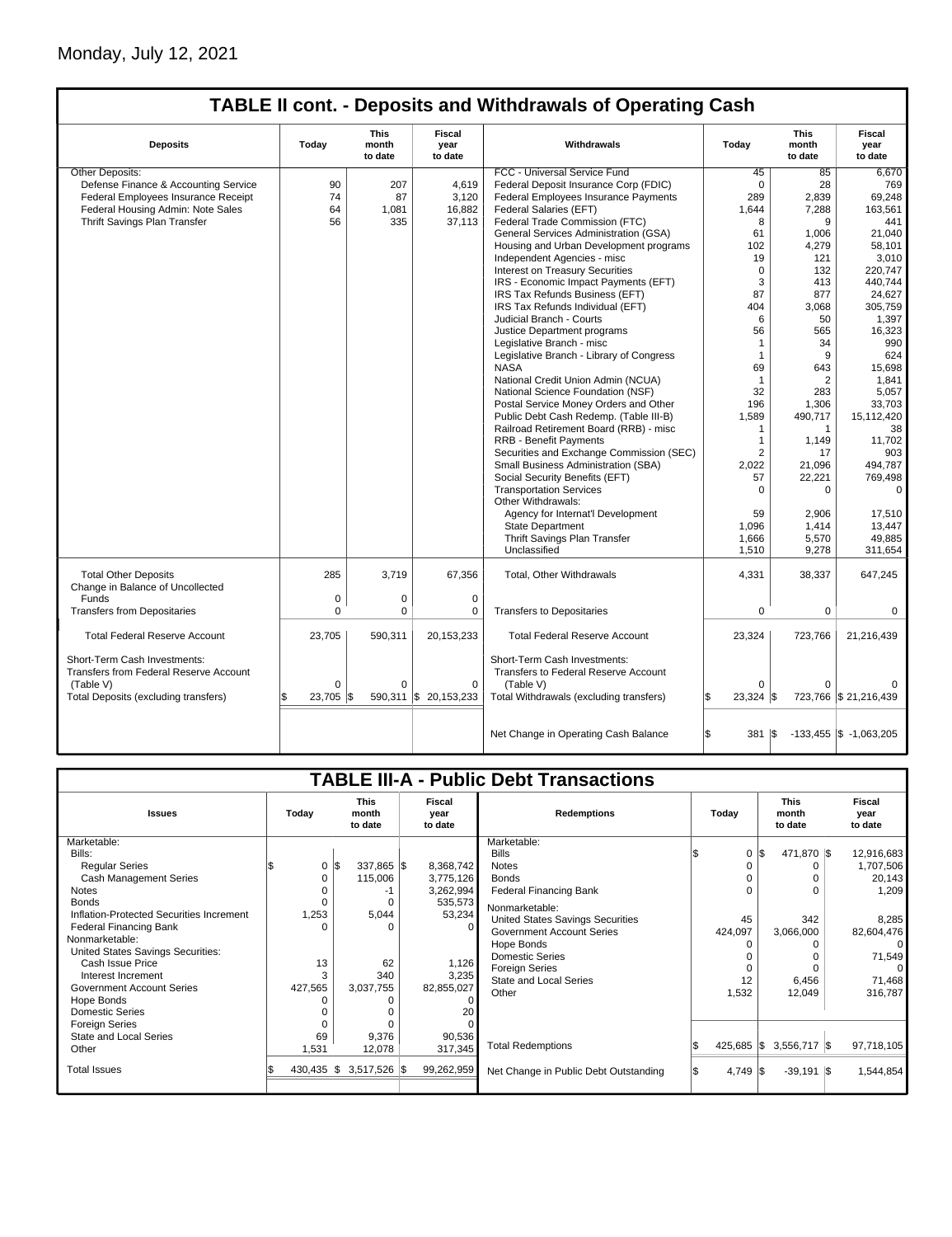| <b>TABLE III-B - Adjustment of Public Debt</b><br><b>Transactions to Cash Basis</b>                                                                                                                                                                                                                                                                                                                |           |                                                               |            |                                                       |                                                                                       |  |  |                                 |                           |
|----------------------------------------------------------------------------------------------------------------------------------------------------------------------------------------------------------------------------------------------------------------------------------------------------------------------------------------------------------------------------------------------------|-----------|---------------------------------------------------------------|------------|-------------------------------------------------------|---------------------------------------------------------------------------------------|--|--|---------------------------------|---------------------------|
| <b>Transactions</b>                                                                                                                                                                                                                                                                                                                                                                                |           | Today                                                         |            |                                                       |                                                                                       |  |  | <b>This</b><br>month<br>to date | Fiscal<br>year<br>to date |
| Public Debt Cash Issues:<br>Public Debt Issues (Table III-A)<br>Premium on New Issues<br>Discount on New Issues:<br>Bills $(-)$<br>Bonds and Notes (-)<br>Federal Financing Bank (-)<br>Government Account Transactions (-)<br>Hope Bonds (-)<br>Interest Increment on United States<br>Savings Securities (-)<br>Inflation-Protected Securities Increment<br><b>Total Public Debt Cash Issues</b> | 1\$       | 430.435<br>$\Omega$<br>$\Omega$<br>O<br>427,565<br>3<br>1,253 | I\$        | 0<br>64<br>0<br>O<br>3,037,755<br>n<br>340<br>5,044   | 3,517,526 \\$99,262,959<br>14,216<br>2,391<br>27,019<br>82,855,027<br>3,235<br>52,179 |  |  |                                 |                           |
| Deposited in Federal Reserve Account<br><b>Public Debt Cash Redemptions:</b><br>Public Debt Redemptions (Table III-A)<br>Premium on Debt Buyback Operation<br>Discount on Debt Buyback Operation (-)<br>Federal Financing Bank (-)<br>Government Account Transactions (-)<br>Hope Bonds (-)<br><b>Total Public Debt Cash Redemptions</b>                                                           | \$<br>l\$ | 1.614<br>425,685<br>0<br>$\Omega$<br>O<br>424,097<br>O        | I\$<br>1\$ | 474.323<br>3,556,717<br>0<br>o<br>o<br>3,066,000<br>ŋ | \$16,337,325<br>\$97,718,105<br>1,209<br>82,604,476                                   |  |  |                                 |                           |
| Withdrawn from Federal Reserve Acct.                                                                                                                                                                                                                                                                                                                                                               | \$        | 1,589                                                         | l\$        |                                                       | 490,717 \$15,112,420                                                                  |  |  |                                 |                           |

| <b>TABLE III-C - Debt Subject to Limit</b>                                        |                           |                           |                           |                           |  |  |  |  |
|-----------------------------------------------------------------------------------|---------------------------|---------------------------|---------------------------|---------------------------|--|--|--|--|
|                                                                                   | Closina                   | Opening balance           |                           |                           |  |  |  |  |
| <b>Balance Transactions</b>                                                       | balance<br>today          | Today                     | <b>This</b><br>month      | Fiscal<br>year            |  |  |  |  |
| Debt Held by the Public<br>Intragovernmental Holdings<br><b>Total Public Debt</b> | \$22,314,724<br>6,175,521 | \$22,315,030<br>6,170,466 | \$22,329,823<br>6.199.613 | \$21,018,952<br>5,926,439 |  |  |  |  |
| Outstanding<br>Less: Debt Not<br>Subject to Limit:                                | 28,490,245                | 28,485,496                | 28,529,436                | 26,945,391                |  |  |  |  |
| Other Debt                                                                        | 478                       | 478                       | 478                       | 478                       |  |  |  |  |
| <b>Unamortized Discount</b>                                                       | 21,302                    | 21,337                    | 21,376                    | 17,271                    |  |  |  |  |
| <b>Federal Financing Bank</b>                                                     | 6,053                     | 6,053                     | 6,053                     | 7,262                     |  |  |  |  |
| Hope Bonds                                                                        | $\Omega$                  | O                         | U                         | n                         |  |  |  |  |
| Plus: Other Debt Subject to Limit<br>Guaranteed Debt of                           |                           |                           |                           |                           |  |  |  |  |
| Government Agencies                                                               | $\Omega$                  | $\Omega$                  | $\Omega$                  | $\Omega$                  |  |  |  |  |
| <b>Total Public Debt</b><br>Subject to Limit                                      | \$28,462,412              | \$28,457,628              | \$28,501,528              | \$26,920,380              |  |  |  |  |
|                                                                                   |                           |                           |                           |                           |  |  |  |  |
| <b>Statutory Debt Limit</b>                                                       | SUSP-1                    | SUSP-1                    | SUSP-1                    | SUSP-1                    |  |  |  |  |
|                                                                                   |                           |                           |                           |                           |  |  |  |  |

 $S_{\alpha\alpha}E_{\alpha}$ 

| <b>TABLE IV - Federal Tax Deposits</b>                                                                                                                                                                                                               |     |                                                               |     |                                                                 |     |                                                                      |  |  |  |
|------------------------------------------------------------------------------------------------------------------------------------------------------------------------------------------------------------------------------------------------------|-----|---------------------------------------------------------------|-----|-----------------------------------------------------------------|-----|----------------------------------------------------------------------|--|--|--|
| Classification                                                                                                                                                                                                                                       |     | Today                                                         |     | <b>This</b><br>month<br>to date                                 |     | Fiscal<br>year<br>to date                                            |  |  |  |
| Withheld Income and Employment Taxes<br><b>Individual Income Taxes</b><br><b>Railroad Retirement Taxes</b><br><b>Excise Taxes</b><br><b>Corporation Income Taxes</b><br><b>Federal Unemployment Taxes</b><br>Estate and Gift Taxes & Misc IRS Rcpts. | l\$ | $19,228$ \$<br>425<br>79<br>481<br>480<br>5<br>$\overline{2}$ |     | $93,781$ $\sqrt{5}$<br>2,353<br>207<br>798<br>2,519<br>39<br>33 |     | 2,145,260<br>322,587<br>4,143<br>52,583<br>292,899<br>5,524<br>4,384 |  |  |  |
| Total                                                                                                                                                                                                                                                | \$  | 20,700                                                        | 1\$ | 99,729                                                          | 1\$ | 2,827,379                                                            |  |  |  |
| Cash Federal Tax Deposits:<br>Direct<br><b>Through Depositaries</b>                                                                                                                                                                                  | \$  | 57<br>19,927                                                  | 1\$ | 330<br>93,487                                                   | 1\$ | 23,095<br>2,713,728                                                  |  |  |  |
| <b>Total Cash FTD's</b><br><b>Inter-agency Transfers</b>                                                                                                                                                                                             | \$  | 19,984<br>716                                                 | 1\$ | 93,816<br>5,913                                                 | 1\$ | 2,736,823<br>90,557                                                  |  |  |  |
| Total                                                                                                                                                                                                                                                | \$  | 20,700                                                        | 1\$ | 99,729                                                          | 1\$ | 2,827,379                                                            |  |  |  |
|                                                                                                                                                                                                                                                      |     |                                                               |     |                                                                 |     |                                                                      |  |  |  |

|                                              |   |                           |     |          |          |     | OCC I UUUIUIG |
|----------------------------------------------|---|---------------------------|-----|----------|----------|-----|---------------|
| <b>TABLE V - Short-Term Cash Investments</b> |   |                           |     |          |          |     |               |
|                                              |   | <b>Type of Depositary</b> |     |          |          |     |               |
| <b>Balance Transactions</b>                  |   | А                         |     | в        | с        |     | Total         |
| Opening Balance Today<br>Deposits:           | S | 0                         | 1\$ | $\Omega$ | 1\$<br>0 | I\$ |               |
| <b>Transfers to Depositaries</b>             |   | O                         |     | 0        | O        |     |               |
| <b>Special Direct Investment</b>             |   | O                         |     | 0        | 0        |     |               |
| Term Investment                              |   | O                         |     | 0        | O        |     |               |
| Repo Investment                              |   | O                         |     | $\Omega$ | 0        |     |               |
| Withdrawals:                                 |   |                           |     |          |          |     |               |
| <b>Treasury Initiated</b>                    |   | O                         |     | 0        | O        |     |               |
| Depositary Initiated                         |   | O                         |     | 0        | O        |     |               |
| <b>Special Direct Investment</b>             |   | 0                         |     | 0        | 0        |     |               |
| <b>Term Investment</b>                       |   | O                         |     | $\Omega$ | 0        |     |               |
| Repo Investment                              |   | 0                         |     | $\Omega$ | O        |     |               |
| Closing Balance Today                        |   | 0                         | I\$ | 0        | 0<br>13  | I\$ |               |

| <b>TABLE VI - Income Tax Refunds Issued</b> |       |                                 |                           |  |  |  |  |  |  |
|---------------------------------------------|-------|---------------------------------|---------------------------|--|--|--|--|--|--|
| Classification                              | Today | <b>This</b><br>month<br>to date | Fiscal<br>year<br>to date |  |  |  |  |  |  |
| IRS - Economic Impact Payments (Checks)     | 365   | 723                             | 84,006                    |  |  |  |  |  |  |
| IRS - Economic Impact Payments (EFT)        | 3     | 413                             | 440.744                   |  |  |  |  |  |  |
| IRS Tax Refunds Business (Checks)           | 41    | 964                             | 49,252                    |  |  |  |  |  |  |
| IRS Tax Refunds Business (EFT)              | 87    | 877                             | 24,627                    |  |  |  |  |  |  |
| IRS Tax Refunds Individual (Checks)         | 769   | 2,068                           | 53,295                    |  |  |  |  |  |  |
| IRS Tax Refunds Individual (EFT)            | 404   | 3,068                           | 305.759                   |  |  |  |  |  |  |

### **Daily Treasury Statement Footnotes:**

### **General Footnotes and Statements:**

This statement summarizes the United States Treasury's cash and debt operations for the Federal Government. Treasury's operating cash is maintained in an account at the Federal Reserve Bank of New York and in short-term cash investments. Treasury minimized and then suspended its short-term cash investment program beginning in November 2008, but anticipates investing again when market conditions warrant. Major information sources include: Federal Reserve Banks, Treasury Regional Financial Centers, Internal Revenue Service Centers, various electronic systems, and information on the Public Debt. Information is presented on a modified cash basis. Deposits are reflected as received and withdrawals are reflected as processed.SOURCE: Bureau of the Fiscal Service, Department of the Treasury. Note: The Daily Treasury Statement (DTS) is available by 4:00 p.m. the following business day on the Fiscal Service website https://fiscal.treasury.gov/reports-statements/dts/. For more information, call the Cash Reporting Branch at 202-874-9789.

### **TABLE III-A – Public Debt Transactions**

Stated at face value except for savings and retirement plan securities which are stated at current redemption value.